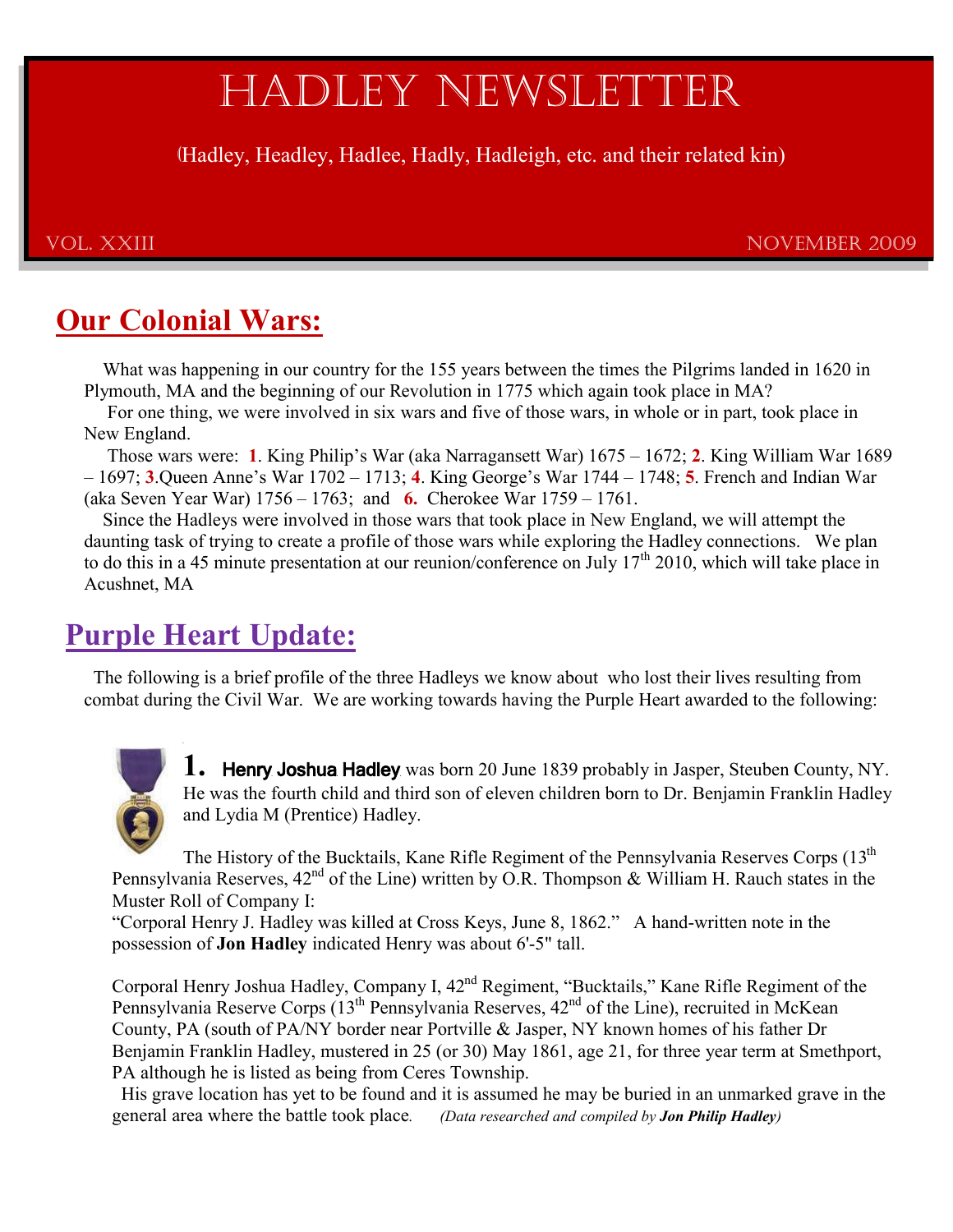

 **2. Allen Hadley** was born 22 Feb 1844 at Burlington, VT. He was the fourth son and fifth child of five children born to Lyman Hadley and Polly (Dunavan) Hadley. His military service was between 1861and 1862 Co. H Battalion, 14th US Infantry. He

enlisted on 27 Aug 1861 at St Albans, VT in Company H, 3rd Battalion, 14<sup>th</sup> US Infantry. He later was transferred to Company G, 1st Battalion 14th US Infantry. He was wondered by gun shot in the knee on 03 Nov 1862 in a battle at Snickers Gap, VA. He died of his injury in Columbia Hospital, Washington, DC on Dec 18 1862 and is buried in the US Soldiers and Airman's Home National Cemetery, Washington, DC (*Data researched and compiled* by *Betty (Hadley) White.)*



 **3. Elias H Hadley** was born 28 Sept 1839 in Dorchester, NH. He was the ninth child and fourth son of eleven children born to Amos Hadley and Mehitable (Briggs) Hadley. He enlisted on 06 Sept 1862 in the  $15<sup>th</sup>$  NH Infantry Regiment Vol. Co. F as a private and reported for duty on 15 Oct 1862. He was shot while on picket duty in Port Hudson, LA. He arm was amputated at the shoulder and he died on 14 June 1863. He is buried in an unmarked grave at

the Port Hudson National Cemetery. Port Hudson, LA The following is an account of his surgery from the book, "Among The Cotton Thieves" by Edward Bacon:

 "I am mounted again, waiting beside the open hospital building for Dr. Mottram, who has been called upon by his enemy, Dr. Sanger, the division surgeon, to stay here and help in an extraordinary case now in hand. And what a sight is before me. There is the dim flicker of lights in the midst of surgeons, with their young assistants, crowded around a rough bench, on which lies the subject,( Elias H. Hadley,) a nobly-formed young volunteer of the Fifteenth New Hampshire. Chloroform has been used in vain. He is crying, in an agonized, despairing voice, "0 kill me, kill me, do kill me " I see his large, manly breast, heaving with agony, as he lies on his back, held by some of the young doctors, who have their eyes set upon the hands of older doctors, at work now with probe, now with knife and saw, and now with other frightfully appearing instruments of torture. The young man has been shot in the shoulder, and the doctors are digging out his arm for experiment. Some one of them says aloud, " There is not much chance for him " The glimmer of candles flickering in the night breeze, dimly showing the naked form of the writhing victim, and the hard faces of the surgeons, with their bloody hands and saws, the darkness hanging over us like a pall, the stars sparkling in the vault of heaven, —the same stars beheld by our friends at home, far away, and by our enemies in the beleaguered fort before us all together make a tableau not to be forgotten. I am glad to find myself at last riding away from the horrid odors and sights of that hospital. The voices of myriads of insects of every kind and size, and the occasional boom of a cannon, •with straggling shots from sharp-shooters, are not enough to drive from my ears the groans and cries of the poor New Hampshire soldier, dying in the hands of his tormentors as we left"."

*(Data researched and compiled by James R. Hadley)*

### **Hadley Factoids: The following towns/locations in the United States and Canada have been found to have the name HADLEY:**

- **1. Hadley, Pike County, Illinois**
- **2. Hadley, Hendricks County, Indiana**
- **3. Hadley, Warren County, Kentucky**
- **4. Hadley, Hampshire County, Massachusetts**
- **5. Hadley, Lapeer County, Michigan**
- **6. Hadley, Murray County, Minnesota**
- **7. Hadley, Reynolds County, Missouri**
- **8. Hadley, Saratoga County, New York**
- **9. Hadley, Nye. Nevada (now a ghost town)**
- **10. Hadleyville, Guysborough County, Nova Scotia**
- **11. Hadley Township, North Carolina**
- **12. Hadley Township, Arkansas**
- **13. Hadley Purchase, New Hampshire**
- 14. **Hadley, Mercer County, Pennsylvania**